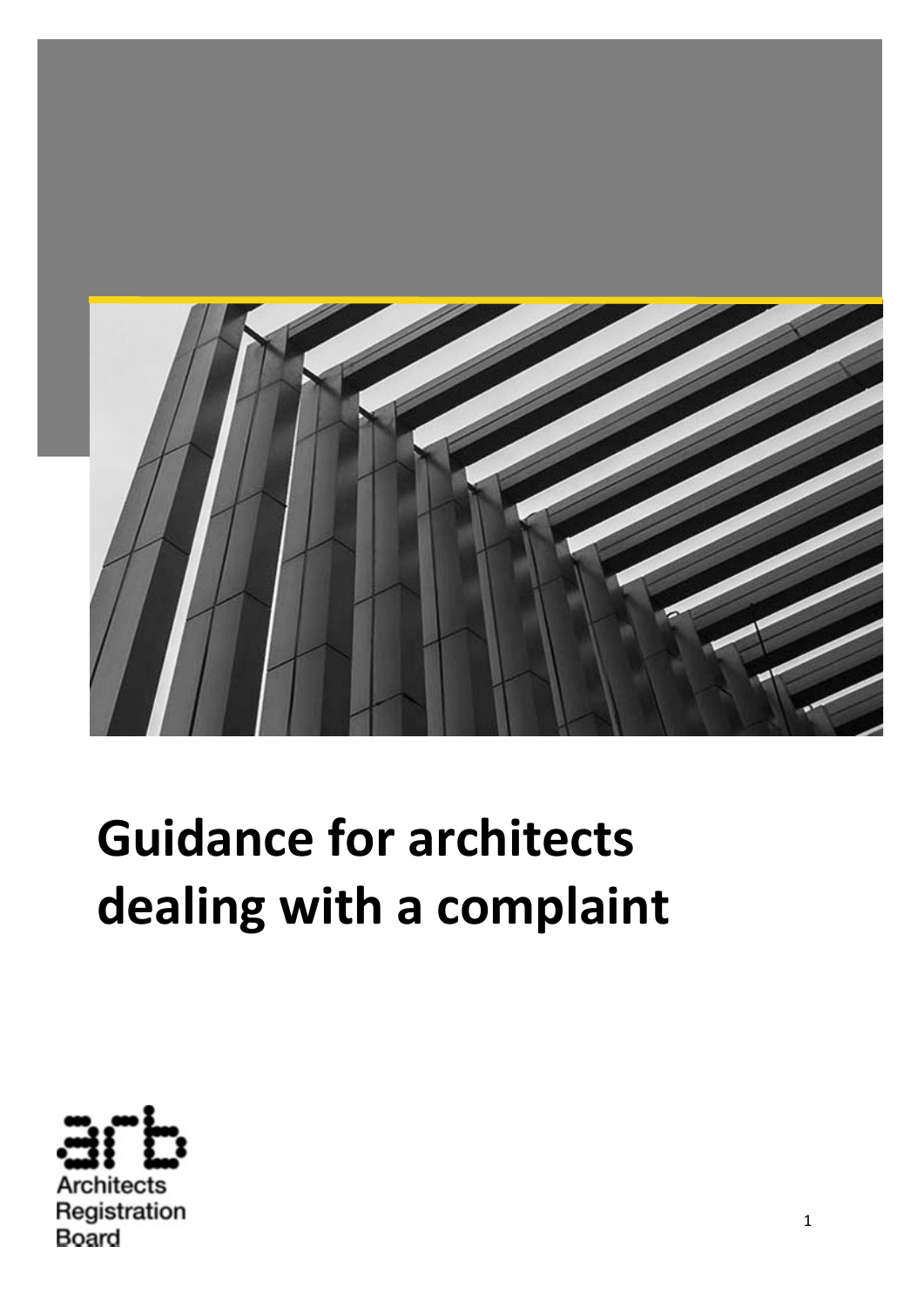#### **Contents**

| 1              | <b>Introduction</b>                                | 3  |
|----------------|----------------------------------------------------|----|
| $\overline{2}$ | What to do if you receive a complaint              | 3  |
| 3              | How we deal with complaints                        | 4  |
|                | Screening complaints and initial investigation     | 4  |
|                | The Investigations Panel                           | 4  |
|                | The Professional Conduct Committee                 | 5. |
| 4              | Confidentiality                                    | 5. |
| 5              | How long will the process take?                    | 6  |
| 6              | Other organisations that might be able to help you | 6  |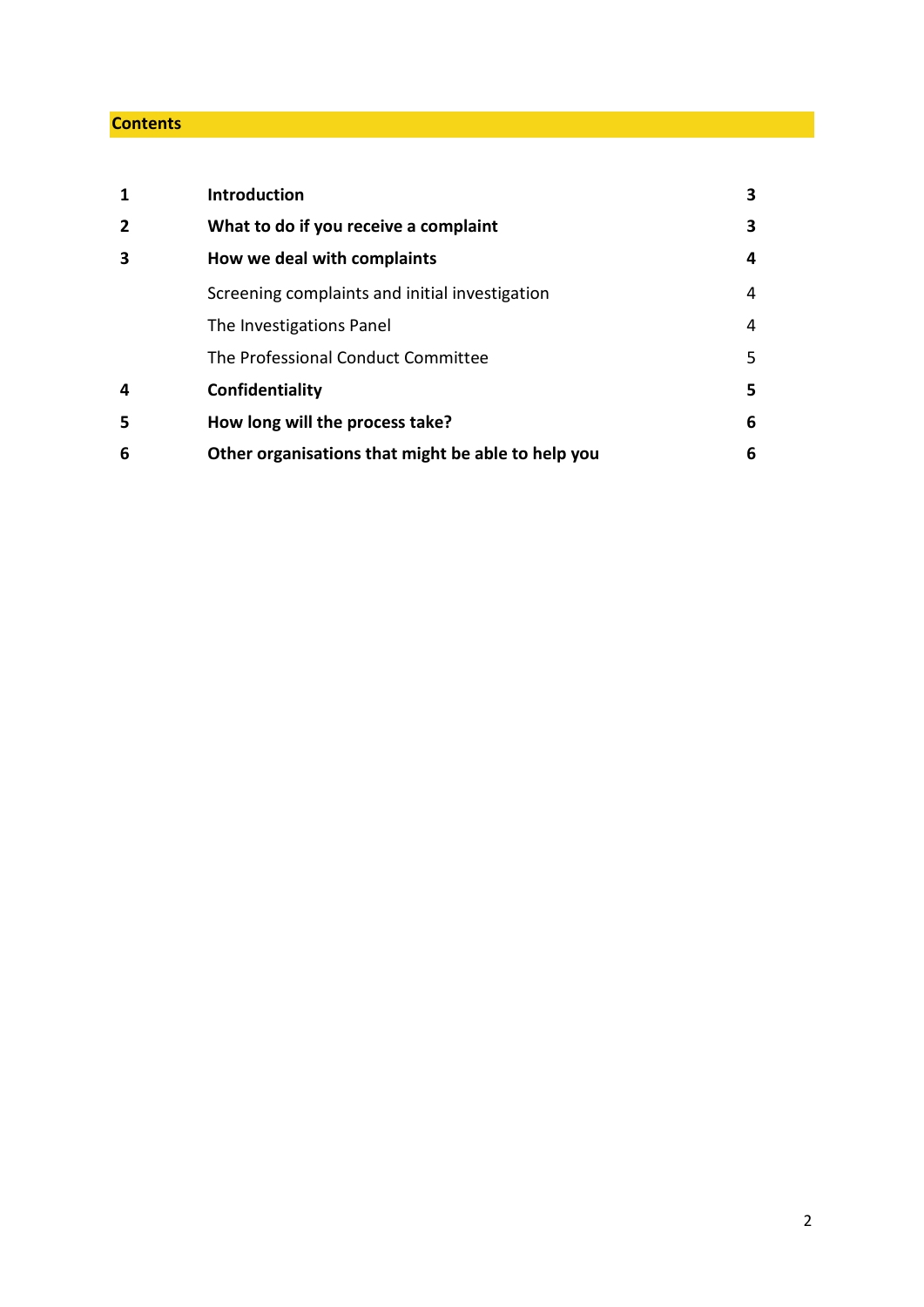# **1. Introduction**

1.1 The Architects Registration Board (ARB) was set up by Parliament to regulate architects in the UK. Our powers are governed by the Architects Act 1997 (the Act). One of our duties is dealing with complaints about the conduct of architects and their ability to do their job – their competence.

1.2 This guidance provides advice on what to do if you receive a complaint and explains how we deal with concerns raised about the conduct or competence of someone on our Register. This document is only a guide – it is not meant to replace legal advice.

## **2. What to do if you receive a complaint**

2.1 If someone raises a problem or concern with you, you should take steps to deal with the issue in a professional and courteous manner. If you cannot reach an agreement or settle the matter between you, you might want to consider whether it is something that could be settled by mediation or arbitration (an independent go-between can often help you reach an agreement with a client). You will probably also need to contact your professional indemnity insurers to notify them of the concerns raised.

2.2 When you are dealing with a complaint, you might find the following guidelines helpful:

- If the complaint is in writing, you should try to acknowledge it immediately.
- Tell the complainant who will be dealing with the complaint, and let them know how long it is likely to take.
- Provide the complainant with a copy of your written complaints procedure.
- Find out what they expect from the complaints process, and whether their expectations are reasonable.
- If the complainant asks for a meeting, try to arrange one as quickly as possible.
- Open a complaint file, and keep a record of the steps you take to settle the matter.
- Make sure you keep them informed of the progress of their complaint.
- Finally, remember that dealing with complaints quickly helps to maintain good will and is often the most cost-effective solution for you.

2.3 We know that it will not always be possible to settle a complaint to the complainant's satisfaction. When this happens, explain your position in a polite and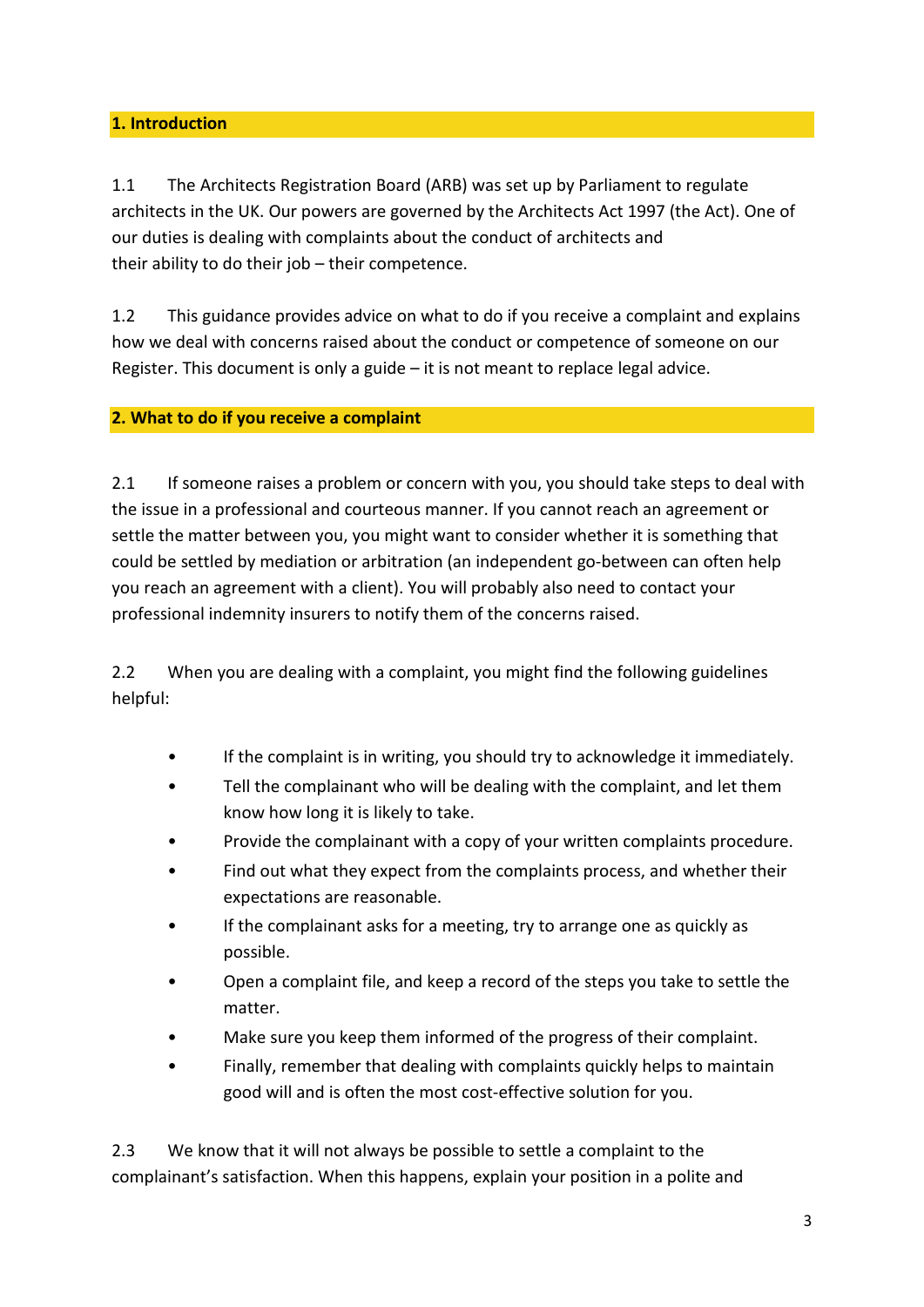professional manner. You should also make clear to complainants that they can send their complaint to us if it is about your conduct or competence.

2.4 You should also keep in mind that under Standard 9 of the Architect's Code of Conduct you are expected to conduct yourself in a way which does not bring either yourself or the profession into disrepute. If you find yourself in a position where you know that you have fallen short of these standards, or that your conduct could reflect badly on the profession, you should report the matter to us. If you are in doubt as to whether such a report is required, you should contact us for guidance.

## **3. How we deal with complaints**

# 3.1 **Screening complaints and initial investigation**

3.1.1 If we receive a complaint about you, we will first assess the concerns raised to determine whether it is a matter which meets our [acceptance criteria.](https://arb.org.uk/complaints/arbs-complaint-process/arbs-investigation-process/acceptance-criteria/) In many cases the matters raised do not fall within our remit as a regulator and we will tell the person who made the complaint we cannot act, advising and signposting them wherever possible.

3.1.2 If the complaint meets our acceptance criteria we will raise an allegation of unacceptable professional conduct and/or serious professional incompetence and we will invite you to comment. If necessary thereafter we may invite further comment from the person making the complaint (at this stage we call them the 'referrer') and from you, before referring the matter to our Investigations Panel (IP).

# 3.2 **The Investigations Panel**

3.2.1 The IP is made up of three people – one is an architect and the other two are lay people (meaning they are not on the Register of Architects). The IP looks at the allegation we have raised, along with the information provided by you and the referrer. It will decide whether you have a case to answer at the Professional Conduct Committee (PCC). This means it decides whether there is sufficient evidence to suggest you did what is alleged, and if so, whether such a failing might be so serious that it could amount to unacceptable professional conduct or serious professional incompetence.

- 3.2.2 When the panel has enough information to make a decision, it can:
	- dismiss the allegation;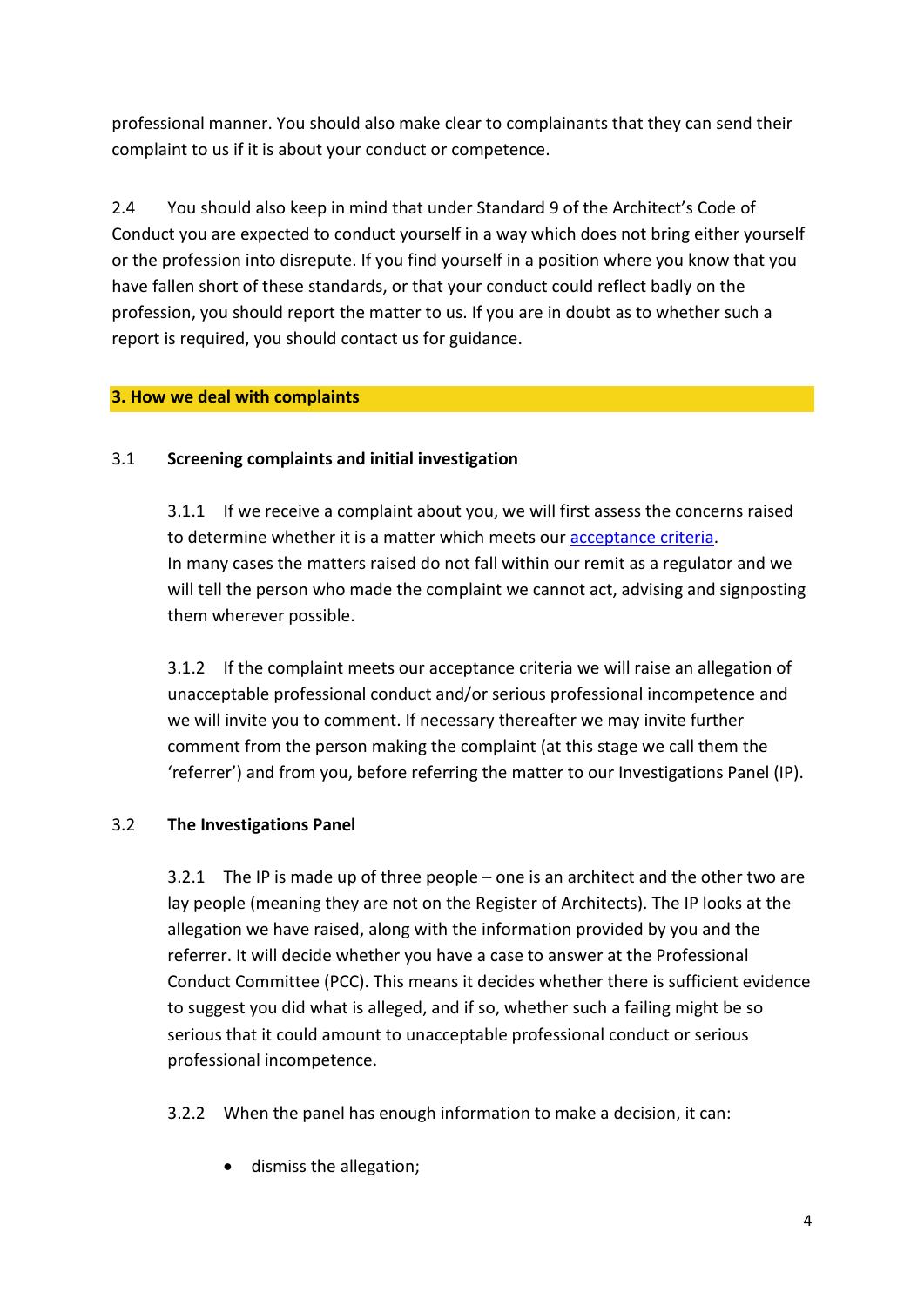- give you advice about your future conduct or practice; or
- refer the allegation to the PCC

3.2.3 The IP will provide reasons for its findings.

#### 3.3 **The Professional Conduct Committee (PCC)**

3.3.1 When an allegation is referred to the PCC, our Case Presenter (a solicitor) will prepare a report and a public hearing is held. The case will be considered by three people – one architect, one lay member and a legally qualified Chair.

3.3.2 After hearing the evidence, the PCC will decide whether you did what is alleged, and if so, whether you acted in a way that amounts to unacceptable professional conduct, serious professional incompetence, or both. The PCC can dismiss the case if it believes there is not enough evidence to support it or that any failings are not serious enough to warrant a disciplinary finding. If it does find you acted in a way which amounts to unacceptable professional conduct and/or serious professional incompetence, it will impose a sanction according to how serious the case is.

3.3.3 The possible sanctions that can be imposed by the PCC are:

- a reprimand;
- a fine currently up to a maximum of £5000;
- suspension from the Register of Architects for up to two years; or
- permanent erasure from the Register
- 3.3.4 Where the PCC makes a finding of unacceptable professional conduct and/or serious professional incompetence, ARB will publish the decision and a press release may be issued.

#### **4. Confidentiality**

4.1 When we deal with a complaint, we are committed to protecting the confidentiality and reputation of both sides. We only make an allegation public if it reaches the PCC. We ask that both you and the referrer have the same respect for confidentiality.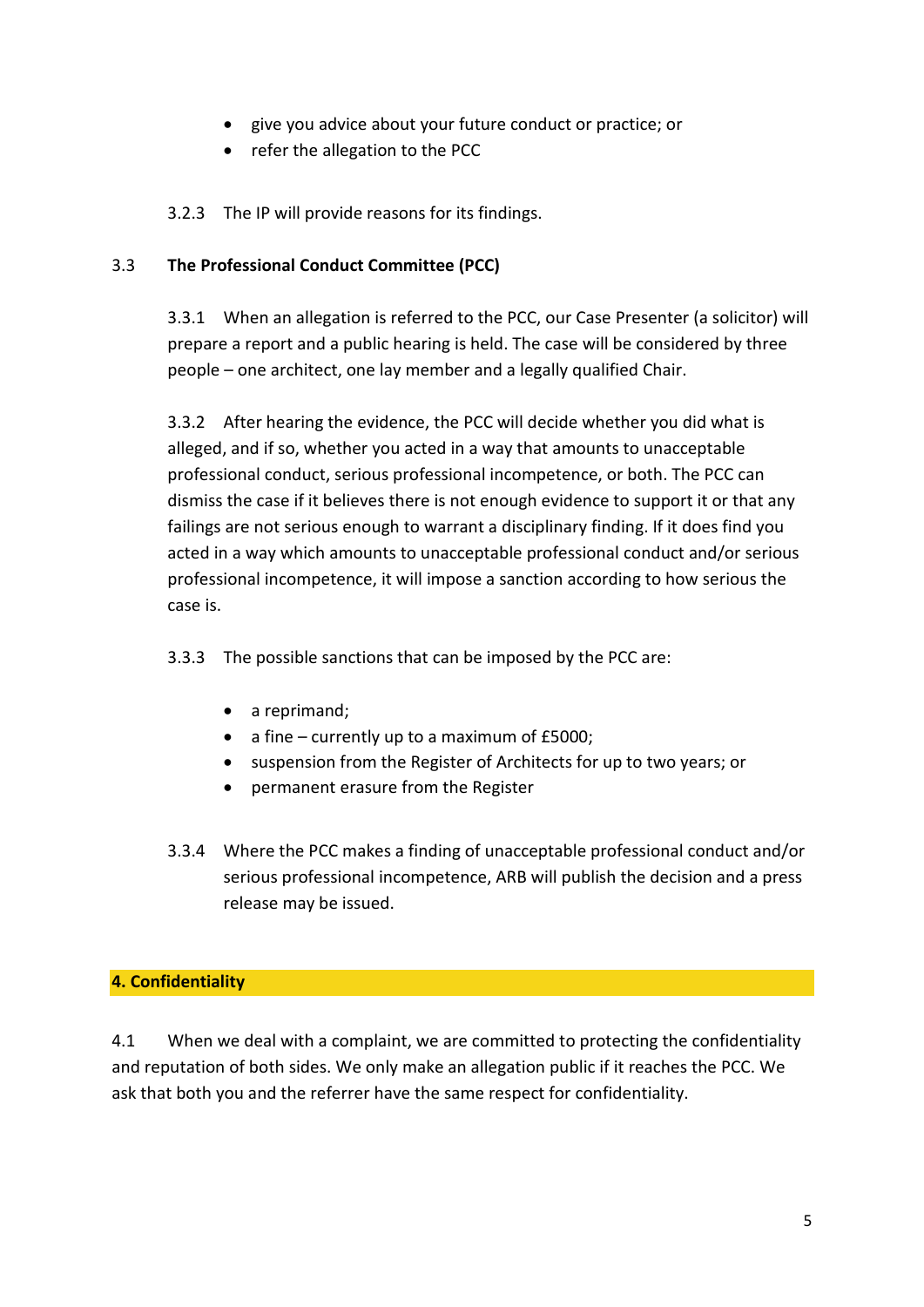### **5. How long will the process take?**

5.1 An ARB investigation can take many months, especially if it is complicated or if it proceeds through to the PCC. It is important that we deal with each stage quickly and efficiently, and we ask everybody involved to reply to our correspondence within 14 days. We accept that this will not always be possible and if you let us know that you need more time, we will do what we can to allow this.

5.2 We will keep you updated by writing to you at least every six weeks. However, if you have any concerns or questions in the meantime, please get in touch with us straight away.

## **6. Other organisations that might be able to help you**

6.1 See the Consumer Organisations section of our [Useful Websites](https://arb.org.uk/about-arb/useful-websites/) page for details of other organisations that may be able to help you.

If you need information on this document in a different format such as an audio recording or braille, you can:

- email [info@arb.org.uk](mailto:info@arb.org.uk)
- call 020 7580 5861
- write to us at ARB, 8 Weymouth Street. London W1W 5BU

We'll consider your request and get back to you within 14 days.